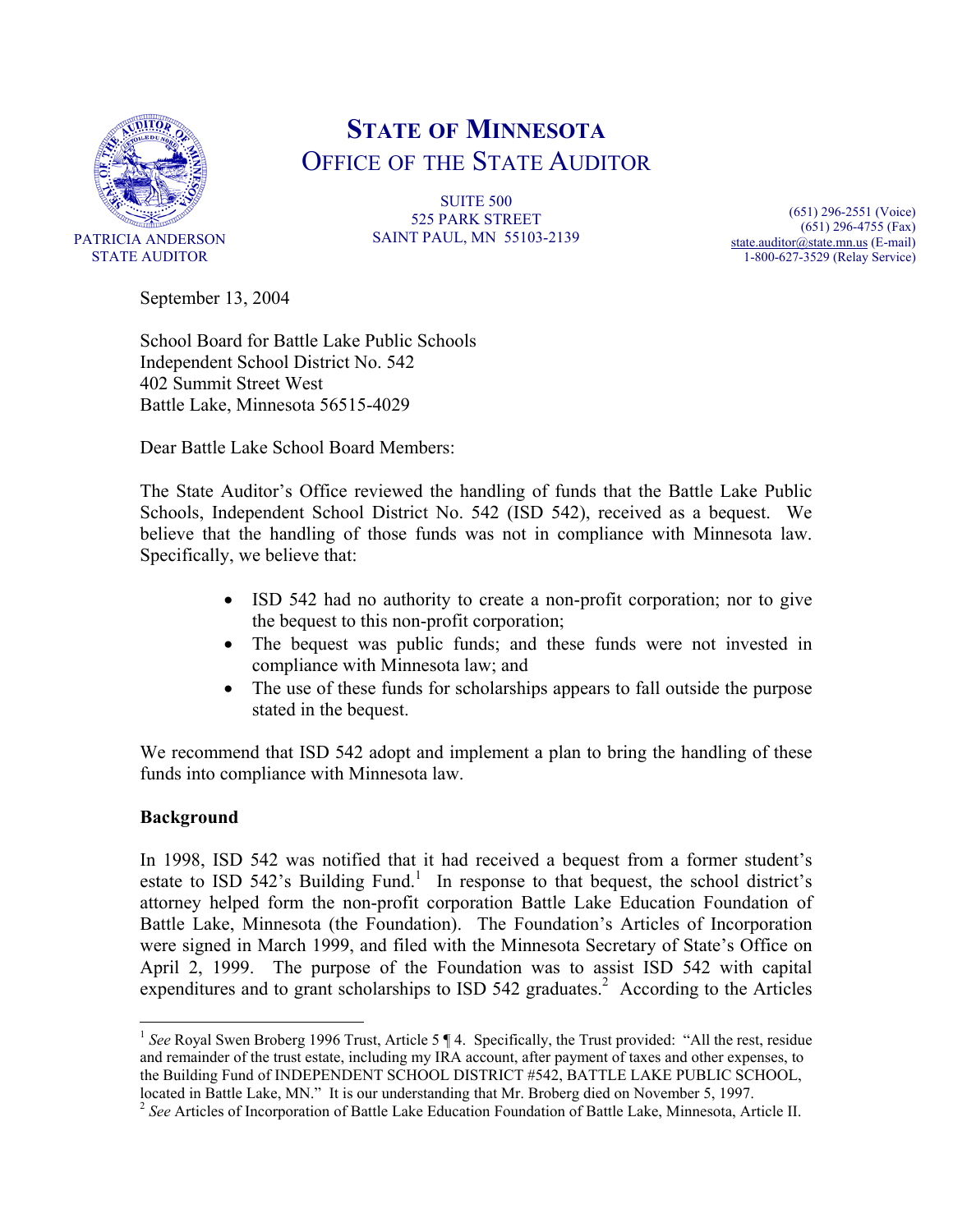of Incorporation, the Foundation was to be operated, supervised and controlled by ISD  $542<sup>3</sup>$  However, the Foundation was given the authorization to control the Foundation's funds.<sup>4</sup>

At the School Board's request, on approximately December 8, 1999, the bequest was transferred to Merrill Lynch, to be placed in the Foundation's account.<sup>5</sup> When asked for any statements of investment restrictions or investment policies for the account, we were informed that the funds were invested in a balanced fund, with a goal of maintaining a mix of 60% stock, 35% bonds and 5% fixed assets, with a return of 8%. The Foundation also asked Merrill Lynch to avoid controversial stocks such as liquor, tobacco and personal firearm manufacturers. We were provided with no other written statements of investment restrictions or investment policies.

We were provided with some of the Merrill Lynch statements for the Foundation's account. The market value of the account as of January 31, 2000 was \$1,837,935. By August 31, 2002, the account was worth \$1,023,497. By March 31, 2003, the account was worth \$951,627. In addition to the loss of funds due to market conditions, the Foundation used some of the funds to award scholarships to students and to fund improvements for ISD  $542<sup>6</sup>$ 

## **The Transfer of the Bequest to the Foundation Was Not Authorized by Law**

A school board does not have the authority to create a non-profit corporation. In a 1986 Minnesota Attorney General opinion, a county attorney was advised that local units of government had no express or implied authority to create non-profit corporations.<sup>7</sup> In 1997, the legislature expressly prohibited local units of government from creating non-

1

<sup>&</sup>lt;sup>3</sup> *Id.* The Foundation's Articles of Incorporation were drafted by the School Board's attorney. We were informed that the School Board appointed the Foundation's Board and approved the Foundation's expenditures.

 $4$   $Id.$ 

<sup>5</sup> *See* December 8, 1999 letter from Superintendent Rick Bleichner to Mr. Tim Reames, Trustee for Royal Swen Broberg 1996 Trust (school board requests that funds be placed in Foundation's Merrill Lynch account); and December 8, 1999 letter from Mr. Tim Reames to Charles Schwab (requesting transfer of funds to Foundation's Merrill Lynch account). According to Supplemental Information filed with the Foundation's 2002 taxes, the following assets were transferred to the Foundation from Royal Broberg: 12,000 shares of Merck, 23,012 shares of Unical, 623 shares of Diameler Chrysler, 200 shares of Ensco International, and 17,729 shares of Magelan *(sic)* Petro. 6

<sup>&</sup>lt;sup>6</sup> Specifically, according to the Foundation's tax forms (Form 990) available to us, the Foundation spent \$250,000 for scholarships and capital improvements for ISD 542 in 2000; in 2001, the Foundation spent \$60,000 for an outdoor facility and \$1,000 for scholarships; and in 2002, the Foundation spent \$60,000 for the outdoor facility, \$6,000 for landscaping, \$3,500 for wrestling mats, and \$19,000 for scholarships. We did not obtain the Foundation's 2003 tax forms.

<sup>7</sup> *See* Op. Atty. Gen. 92a-30 (January 29, 1986).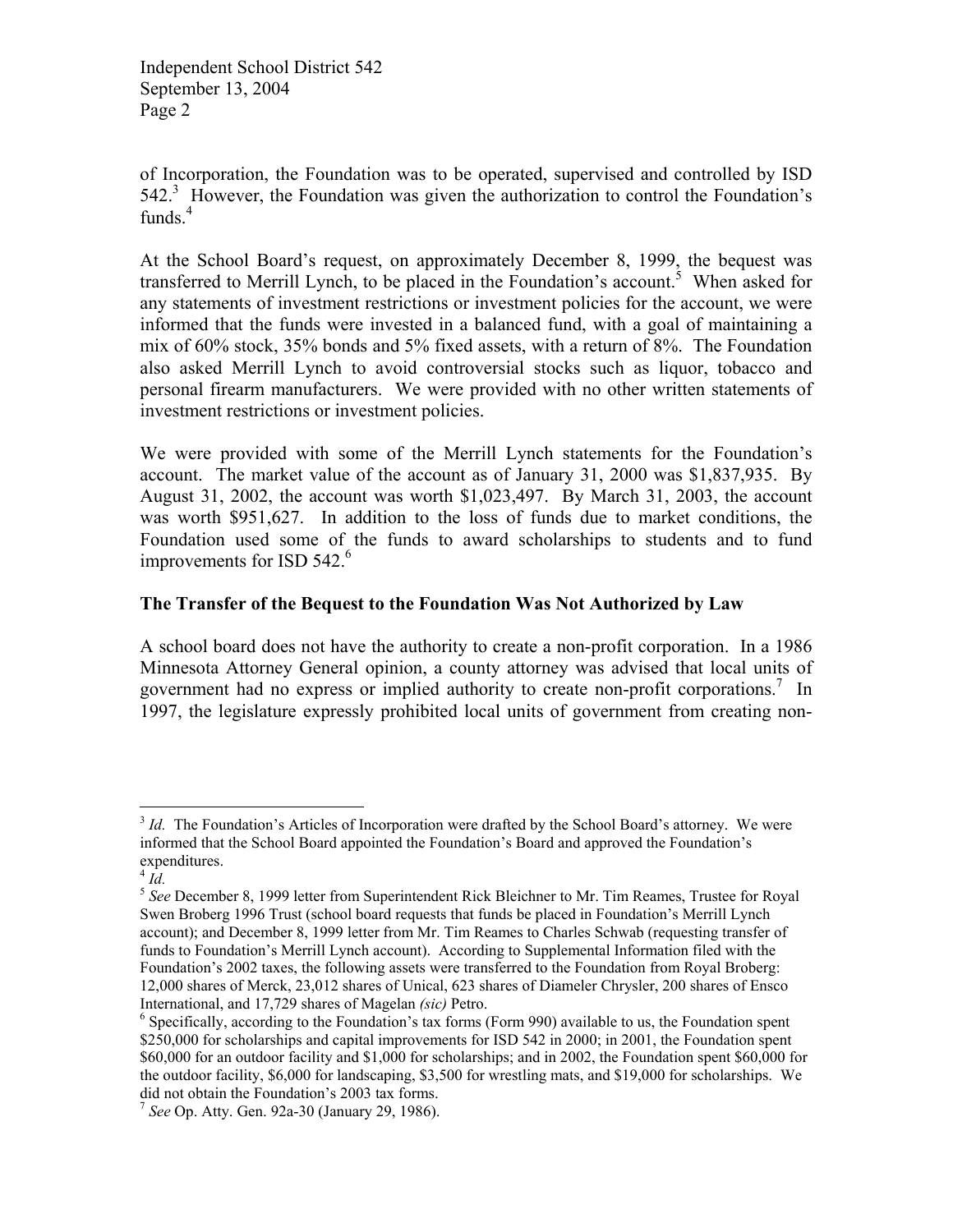profit corporations.<sup>8</sup> We know of no express authority allowing ISD 542 to create a nonprofit corporation.

A school board may receive bequests, donations or gifts for the benefit of the district.<sup>9</sup> The Broberg Trust was for the benefit of the Building Fund; there was no separate trust for scholarships. The school board has the authority to act as the trustee of any trust created for the benefit of the district, or a trust created for the benefit of the district's pupils.<sup>10</sup> This bequest was to the Building Fund of ISD 542. ISD 542 accepted the bequest for the benefit of the District's Building Fund.<sup>11</sup> We know of no authority for ISD 542 to then give the bequest to a non-profit corporation.

In most cases, there is no problem if education foundations give funds to schools. Education foundations are privately operated, non-profit organizations established independent of the school districts.<sup>12</sup> Often the goal of the education foundation is to raise funds to provide education enrichment programs that may otherwise be unavailable to the schools.<sup>13</sup> In short, education foundations are created to help fund school districts. However, in this case, it appears that ISD 542 used its bequest to fund the education foundation.

We believe ISD 542 had no authority to create the Foundation in 1999. Similarly, we believe that ISD 542 had no authority to direct that the bequest to ISD 542's Building Fund be distributed to the Foundation's Merrill Lynch account. As a result, we recommend that ISD 542 remove what remains of the bequest from the Foundation's accounts, and exercise control over the bequest in compliance with Minnesota law.

#### **The Investment of Public Funds Was Improper**

 $\overline{a}$ 

<sup>8</sup> *See* Minn. Stat. § 465.715, subd. 1 (1997). The prohibition is currently found at Minn. Stat. § 465.717, subd. 1 (2004). The 2000 legislature provided that non-profit corporations created by political subdivisions prior to May 31, 1997 could continue to exist if the political subdivision adopted a resolution by August 1, 2003. *See* Minn. Stat. § 465.719, subd. 2 (2004). Because the Foundation was created in 1999, this grandfather provision does not apply to the Foundation.

<sup>9</sup> *See* Minn. Stat. § 123B.02, subd. 6 (2004). *See also* Minn. Stat. § 465.03 (2004). Acceptance of the bequest must be in accordance with the terms prescribed by the donor, and by a resolution adopted by twothirds of the governing body. *Id.* We recommend that school districts establish a gift acceptance policy to receive gifts or bequests.<br> $^{10}$  *See* Minn. Stat. § 123B.02, subd. 6 (2004).

<sup>&</sup>lt;sup>11</sup> Clearly the School Board did not reject the bequest or the School Board would not have had the authority to direct that the funds be placed in the Foundation's account. By directing the funds to the Foundation's account, ISD 542 accepted the bequest.

<sup>12</sup> It is estimated that there are more than 4,800 education foundations in the United States. *See* National School Boards Association's Leadership Insider (January 2004), found at www.nsba.org; National Center for Public & Private School Foundations, found at www.intime.uni.edu. A copy of the State Auditor's Position Statement on Education Foundations is enclosed.

<sup>&</sup>lt;sup>13</sup> Some bequests are made directly to existing education foundations. If this bequest had been made to an existing foundation, instead of to ISD 542, then the restrictions on the investment of public funds discussed next in this letter would not have applied. However, the Foundation had not been created at the time of the bequest, and the bequest was made directly to ISD 542's Building Fund.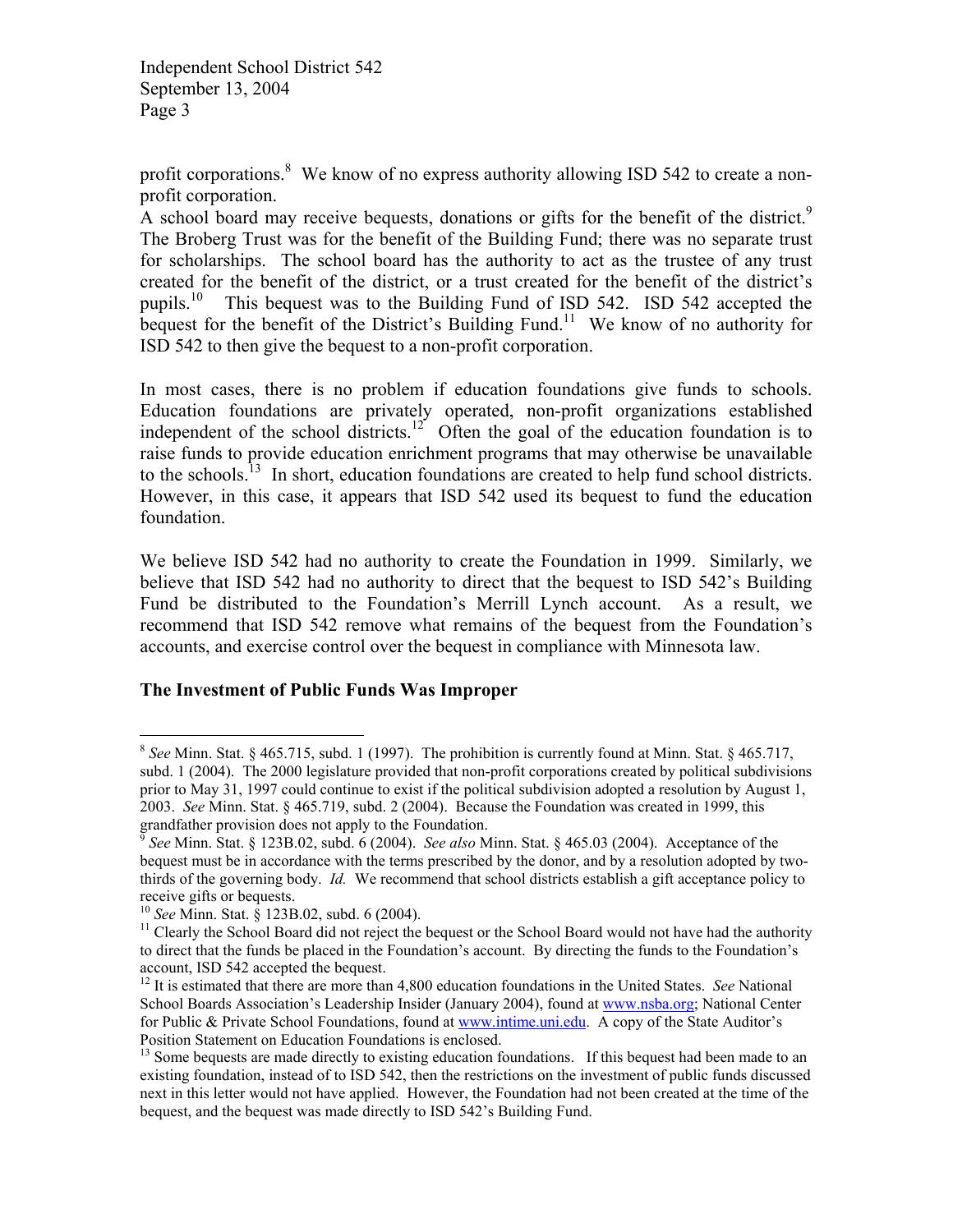All funds, including trust funds, held or administered by a school district are considered public funds under Minnesota law.14 Once accepted by ISD 542, the bequest became public funds. The type of investments available for public funds are limited, and do not include equity or corporate stocks.<sup>15</sup> We do not believe that ISD 542 could accept the bequest, and then avoid the restrictions on the investment of public funds by directing that the funds be deposited in the Foundation's account.

Prior to completing an initial transaction with a broker, and annually thereafter, a school district must provide the broker with a written statement of investment restrictions that includes a provision that all future investments must be made in accordance with Minnesota statutes governing the investment of public funds.<sup>16</sup> The broker must acknowledge annually the receipt of the statement of investment restrictions and must agree to handle the account in accordance with the restrictions.<sup>17</sup> A school district may not enter into a transaction with a broker until the broker has provided this written acknowledgement to the school district.<sup>18</sup> It appears Merrill Lynch was not provided with the required statement of investment restrictions.

The transfer of these public funds to an unauthorized Foundation, and their subsequent investment in corporate stock, has unfortunately resulted in the loss of public funds – funds that now will not be available for ISD  $542$ 's Building Fund.<sup>19</sup> We recommend that ISD 542 bring the investment of these public funds into compliance with Minnesota law. The divestiture and reinvestment of these funds, to come into compliance with Minnesota law, must be done in a reasonable and prudent financial manner. We further recommend that ISD 542 provide its broker with a statement of investment restrictions so that all future investments are made in accordance with Minnesota statutes governing the investment of public funds.

#### **Development of Investment Policy**

We also recommend that ISD 542 adopt an investment policy.

The first step in a prudent investment process is to know the standards, laws and trust provisions applicable to the funds. The funds must then be managed in accordance with applicable laws, the trust document, and any written investment policy statements. Goals

 $\overline{a}$ 

<sup>&</sup>lt;sup>14</sup> *See* Minn. Stat. § 118A.01, subds. 2 and 4 (2004).<br><sup>15</sup> *See* Minn. Stat. § 118A.04 (2004). Officials are not personally liable for any loss sustained from funds invested according to Minn. Stat. §§ 118A.04 and 118A.05. *See* Minn. Stat. § 118A.02, subd. 2(b) (2004). 16 *See* Minn. Stat. § 118A.04, subd. 9(b) (2004). A form for the required annual notification and

certification is contained on the State Auditor's website, www.auditor.state.mn.us, and a copy is enclosed for your review.<br> $^{17}$  *Id.* at subd. 9(c).

<sup>18</sup> *Id.* at subd. 9(c).<br><sup>18</sup> *Id.*<br><sup>19</sup> Had \$1.8 million been invested in 3-month Treasury bills in 2000, the school district would have been able to make expenditures of \$225,000 per year for five years, and still would have had an ending balance in 2004 of approximately \$850,000.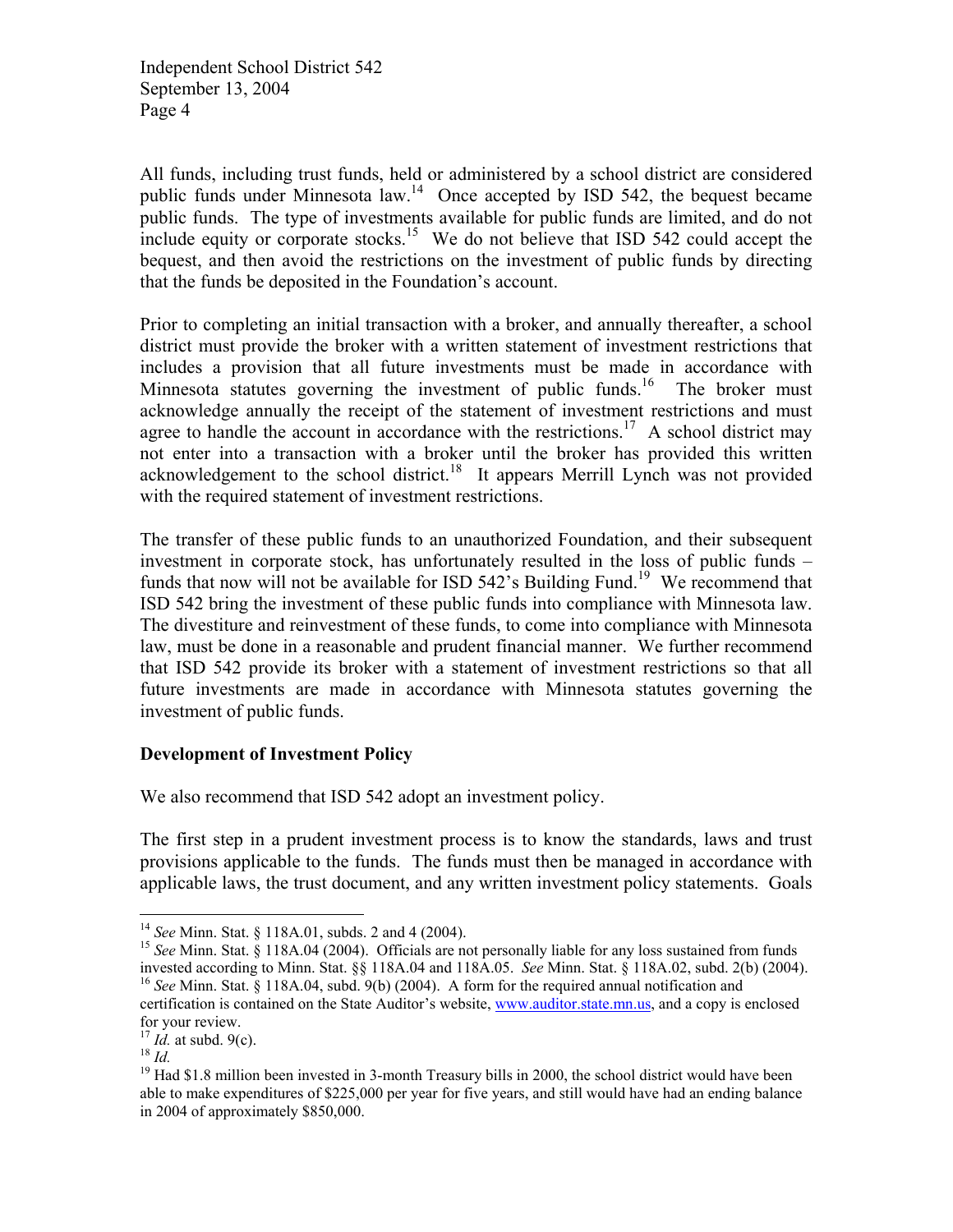and objectives should be set that are consistent with the portfolio's current and future resources, the limits and constraints of the applicable trust documents, and the governing statutes. $20$ 

While not required by state law, we recommend that ISD 542 consider adopting a written investment policy. Sample policies can be found, among other places, at the website of the Government Finance Officers Association, www.gfoa.org. A written policy helps make sure that the School Board, the public, and ISD 542's investment advisor have the same understanding of ISD 542's financial goals, and provides a procedural framework for pursuing those goals. To draft the written policy, ISD 542 will be required to identify the statutes and trust provisions that are applicable to these funds; statutes and trust provisions that place restrictions on what ISD 542 may do with these funds.

## **The Bequest Must Be Used For the Purposes Stated in the Bequest**

The bequest was specifically made to ISD 542's Building Fund. However, some of the funds have been used for scholarships.

A trustee must act in good faith to honor the intent of the bequest.<sup>21</sup> Similarly, a gift accepted by a school district for a specific purpose must be used in accordance with the terms prescribed by the donor.<sup>22</sup> The Minnesota Supreme Court has recognized that a gift for a public purpose that is intended to inure to several generations will often have conditions attached to the gift – conditions that must be honored.<sup>23</sup>

Although the expenditure of funds for scholarships may be a laudable goal, ISD 542 cannot accept a gift for a specific purpose, and then use the gifted money for another purpose. There is no evidence that it is impracticable, inexpedient, or impossible to comply with the literal terms of the trust.<sup>24</sup> Nor has any District Court judge ruled that reasonable efforts to comply with the literal language of the trust have failed.<sup>25</sup>

ISD 542 must use the funds consistent with the intent of the bequest.

 $\overline{a}$ 

<sup>&</sup>lt;sup>20</sup> Several resources exist that can guide ISD 542 in responsibly managing these funds. One such document is *Prudent Investment Practices: A Handbook for Investment Fiduciaries*, written by the Foundation for Fiduciary Studies. *See, e.g.,* www.ffstudies.org. *See also* Minnesota Prudent Investor Act, Minn. Stat. § 501B.151 (2004).

<sup>21</sup> *See, e.g., In re Ruth Easton Fund,* 680 N.W. 2d 541 (Minn. App. 2004) (distribution of charitable fund must be consistent with grantor's intent of producing new, full-length theatrical works); *Longcor v*. *City of Red Wing*, 206 Minn. 627, 289 N.W. 570 (1940) (action to compel compliance with conditions of gift for charitable purposes, an auditorium); *Owatonna v. Rosebrock,* 88 Minn. 318, 92 N.W. 1122 (1903) (bequest for kindergarten). The Trust was created under California law. California law is consistent with Minnesota law. *See, e.g.,* Cal. Probate Code § 16000; *Estate of William Nicholas,* 177 Cal. App. 3d 1071, 223 Cal. Rptr. 410 (1986); *Estate of Edward B. Gross*, 216 Cal. App. 2d 563, 31 Cal. Rptr. 281 (1963).<br><sup>22</sup> See Minn. Stat. § 465.03 (2004).<br><sup>23</sup> See, e.g., *Longcor*, 206 Minn. at 633, 289 N.W. at 572.<br><sup>24</sup> See In re Ruth Easton